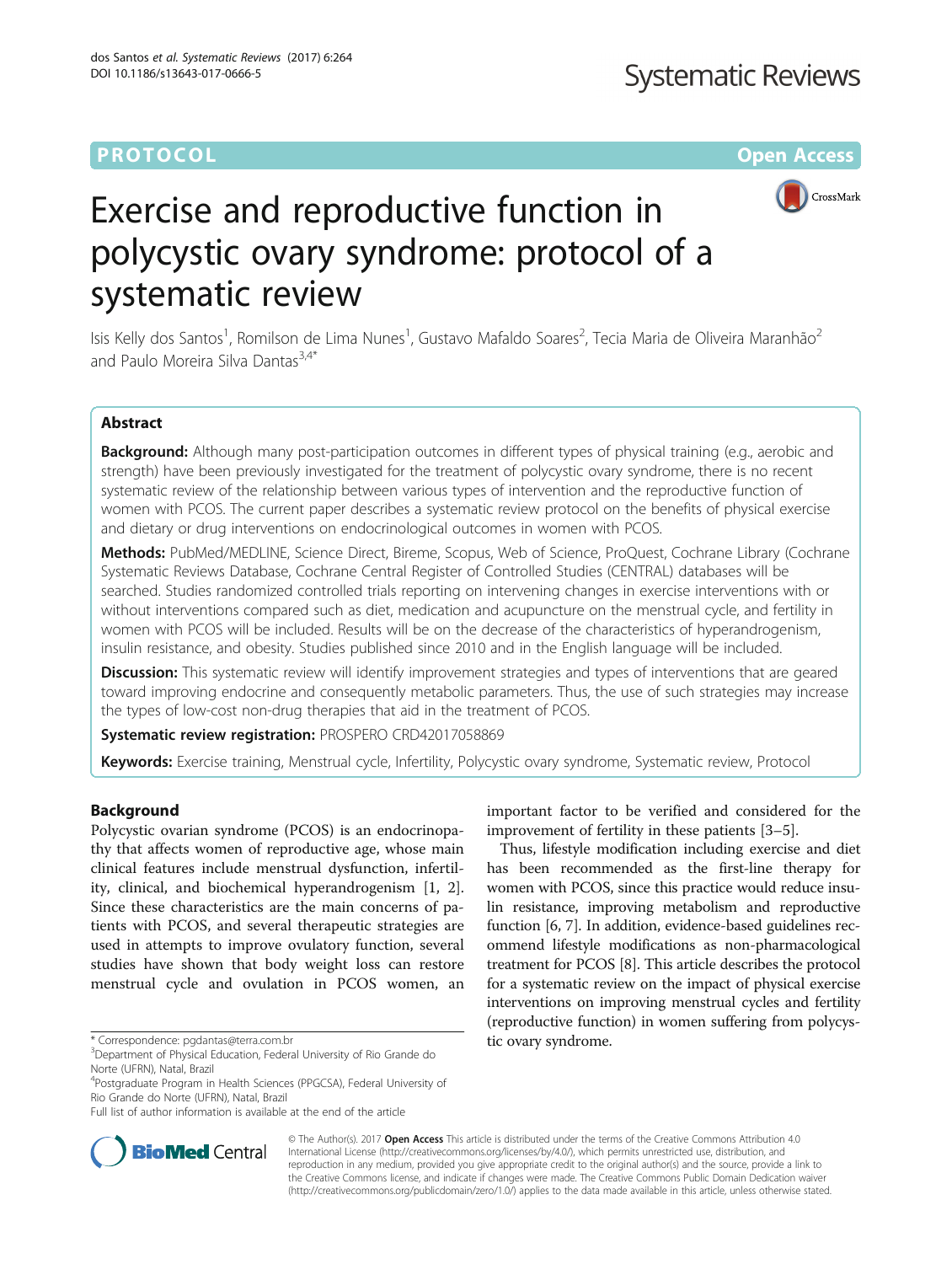## Methods/design

This systematic review protocol is reported according to the Preferred Reporting Items for Systematic Reviews and Meta-Analysis Protocols (PRISMA-P) 2015) statement [[9\]](#page-3-0) (see checklist Additional file [1\)](#page-3-0) and developed with inspiration from the Cochrane Handbook for Systematic Reviews of Interventions [[10\]](#page-3-0). This protocol was registered with the PROSPERO database (CRD42017058869).

The design of the present study favors the performance of the analyses, since when evaluating the effect of an intervention in the course of a clinical situation the randomized clinical trials are gold standard for the analysis of therapeutic interventions, allowing elimination of several biases in the intervention and control groups. In addition, this review can help the community in decision-making, on what methodologies and interventions to address with the target population, in search of significant results for the quality of life of those involved.

## Eligibility criteria

## Inclusion criteria

Study design and participants: randomized controlled trials (randomized clinical trials in groups) on strategies (exercise with or without accompanying other interventions) to improve the reproductive function of women (18–40 years) diagnosed with PCOS.

Study configuration: clinical studies based on the implantation of the exercise as the main intervention, indicating cause and effect in the parameters of the reproductive function (changes in the hormonal levels responsible for the menstrual cycle, increase and improvement in the fertility (primary), decrease in the characteristics of hyperandrogenism, resistance to insulin, and obesity (secondary).The menstrual cycle and fertility should be specifically identified as the main outcome measure to be included in the analysis). In addition, studies must present interventions lasting more than 2 weeks of physical exercise, along with any other intervention (diet or medical treatment). Evaluation of at least one parameter or hormone of the reproductive function after the end of the exercise (post-test).

Period of time: studies published between 1 January 2010 and 31 December 2017 in the selected databases.

Language: English language.

For studies with duplicate results from the same study, only the most comprehensive and up-to-date version will be considered.

## Exclusion criteria

## Interventional studies

Studies lacking prevalence rates, predictors, and/or pregnancy outcomes in adolescence with no data to calculate relevant effect sizes will be excluded from the quantitative analysis if the necessary information is not yet accessible even after several authors' requests.

Unpublished manuscripts and conference summaries, as well as editorials, comments, reviews, letters to editors, and any publication without primary data.

## Information sources and literature search

Literature research strategies will be developed using indexed keywords in the Medical Subject Sections (MeSH), based on a combination of three search parameters: independent variable (exercise), dependent variable (menstrual cycle and infertility), and PCOS interest of the population). Further research will be done on the references of the selected articles. Studies published in the last 7 years (i.e., since 2010) will be included, this period was selected to ensure the relevance of the findings in the current health context, as well as the feasibility of further revisions on the subject. They will be identified in the following electronic databases: PubMed/MEDLINE, Science Direct, Bireme, Scopus, Web of Science, ProQuest, Cochrane Systematic Reviews Database, Cochrane Central Register of Controlled Studies (CENTRAL) can be found in Additional file [2](#page-3-0). In addition to electronic databases, gray literature (i.e., unpublished and difficult to locate material) will be searched. Unpublished material will be identified by also searching the dissertation and thesis database, such as searching for relevant abstracts and contacts with authors to ensure that all relevant data is obtained. An experienced information specialist (IKS) will carry out all bibliographic searches. A preliminary systematic search strategy will be tested in order to obtain sufficient specificity, while maintaining high sensitivity, in which the Boolean operators AND and OR will be used. The research strategy contains components: exercise, menstrual cycle and/ or infertility and/or hyperandrogenism and PCOS, through the relevant MESH terms, in Table [1.](#page-2-0)

## Study selection process

In order to increase the reliability of screening studies and data among reviewers, a pilot test of a pre-defined screening form will be conducted based on the eligibility criteria. After searching the electronic databases, all studies identified in the search strategy are stored in a citation management system (EndNote) for the removal of the duplicates. Then, the titles and summaries of identified articles were independently selected by two authors in relation to the eligibility criteria, with any disagreement resolved by a third reviewer (i.e., level 1 screening). The full text of the articles and their potentially relevant references are acquired and selected to determine the final inclusion (i.e., selection of 2). Both reviewers should determine an outcome measure in the domains of interest indicated to verify the appropriateness of the studies. As the discrepancies encountered are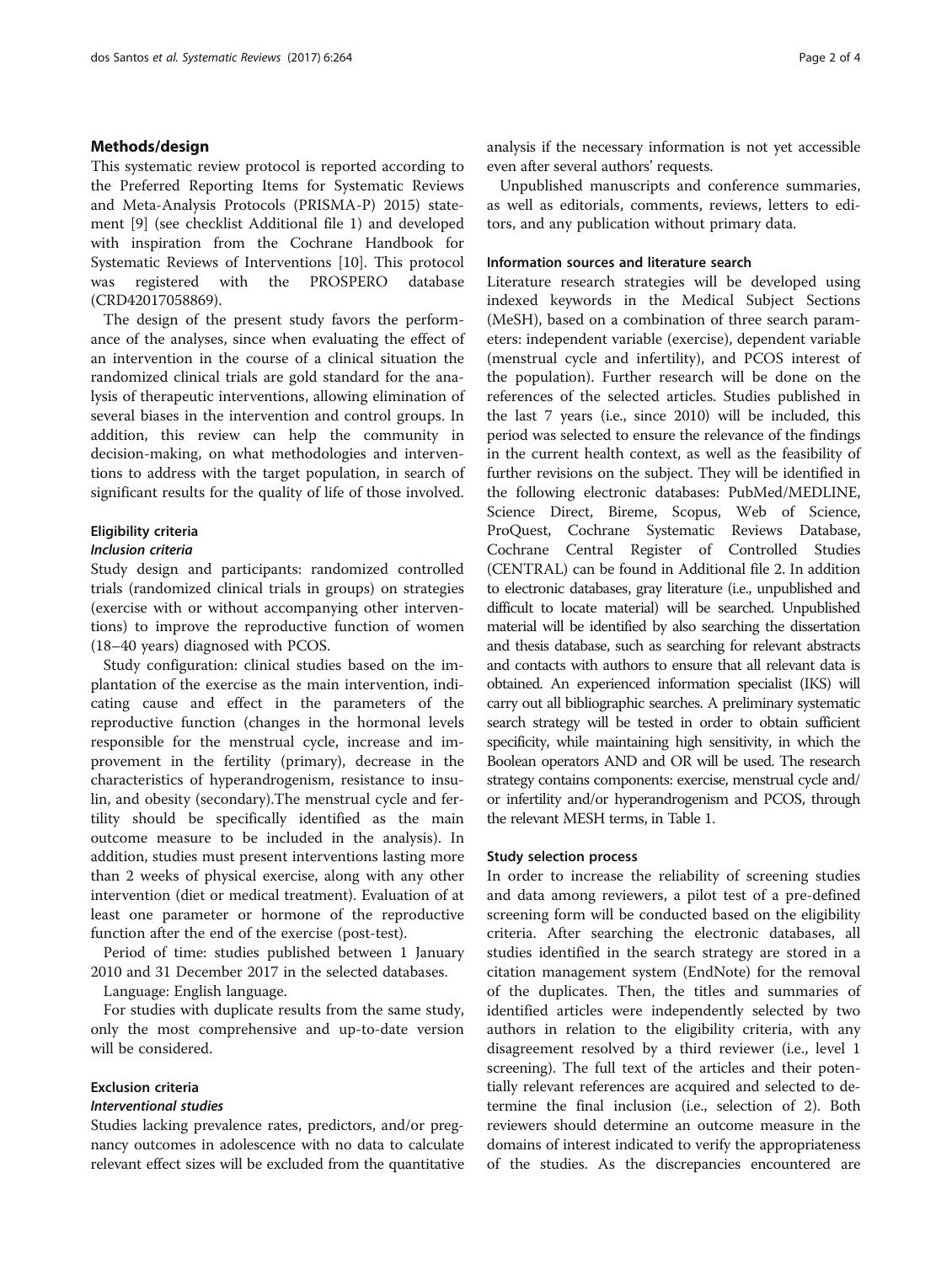<span id="page-2-0"></span>Table 1 Search strategies

| Search steps:       | Search steps: reproductive<br>Search steps: | Data to                        |          |
|---------------------|---------------------------------------------|--------------------------------|----------|
| exercise            | function                                    | PCOS                           | Publicat |
| Sport               | Ovulation                                   | Polycystic ovary<br>syndrome   |          |
| <b>Fitness</b>      | Hyperandrogenic<br>chronic anovulation      | Polycystic ovarian<br>syndrome | Study ai |
| Exercise therapy    | Follicle-stimulating<br>hormone (FSH)       | Stein-Leventhal<br>syndrome    | Study de |
| Exercise training   | Luteinizing<br>hormone (LH)                 |                                |          |
| Exercise program    | Menstrual Cycle                             |                                | Sample   |
| Exercise regime     | Menstruation; follicular<br>phase           |                                | characte |
| Physical activity   | Luteal phase                                |                                | Findings |
| Vigorous activity   | Infertility                                 |                                |          |
| Moderate activity   | Female infertility                          |                                |          |
| Aerobic exercise    | Sterility                                   |                                |          |
| Aerobic capacity    | Female sub-fertility                        |                                |          |
| Aerobic training    |                                             |                                |          |
| Resistance training |                                             |                                |          |

resolved by consensus meetings or by a third reviewer, all information on the phases of the selection process will be identified in Table 2, based on the PRISMA Statement for Systematic Analysis Reports and Meta-Analysis Studies Health Care Interventions: Explanation and Drafting [\[11](#page-3-0)].

## Data items and data collection process

Two reviewers of the research team will be responsible for independently extracting all pre-defined data for data extraction, if discordant information is observed, a third evaluator will participate in the data extraction and quality assessment part in order to summarize the main findings for final report. The data extraction table is available in Table 3. As in the study selection process, a standardized and modified pilot form will be tested for data extraction. Data extraction tables will be compared

Table 2 Extraction and sorting of data

| Information    | Phases of a systematic review                              |  |
|----------------|------------------------------------------------------------|--|
| Identification | Records identified through database search                 |  |
|                | Additional records identified through other sources        |  |
|                | Records after duplicates removed                           |  |
| Screening      | Records screened                                           |  |
|                | Records excluded                                           |  |
| Eligibility    | Full-text articles assessed for eligibility                |  |
|                | Full-text articles excluded, with reasons                  |  |
| Included       | Studies included in qualitative synthesis                  |  |
|                | Studies included in quantitative synthesis (meta-analysis) |  |

Table 3 Data extraction table

| Data to be extracted Item     |                                                                                                                                                                                                    |
|-------------------------------|----------------------------------------------------------------------------------------------------------------------------------------------------------------------------------------------------|
| Publication ID                | Author                                                                                                                                                                                             |
|                               | Publication date                                                                                                                                                                                   |
|                               | Country of study                                                                                                                                                                                   |
| Study aim                     | Title/purpose/aim                                                                                                                                                                                  |
| Study design                  | Study type: randomized controlled trials, including<br>randomized clinical trials in groups.                                                                                                       |
|                               | Measurement tools, instruments, measures,<br>outcome criteria                                                                                                                                      |
| Sample                        | Number of participants                                                                                                                                                                             |
| characteristics               | Age                                                                                                                                                                                                |
|                               | Diagnostic criteria                                                                                                                                                                                |
| Findings                      | Reported efficacy outcomes                                                                                                                                                                         |
|                               | Reported side effects/menstrual cycles and fertility<br>(reproductive function)                                                                                                                    |
|                               | Reported efficacy outcomes/(HOMA-IR, fasting<br>Insulin, HDL, LDL, LDL), anthropometric variables<br>(percentage of fat, lean mass, waist measurement,<br>(TST, FAI, AMH, SHBG, DHEAS, LH, FSH ET) |
|                               | Reported health-related quality of life                                                                                                                                                            |
|                               | Any other findings                                                                                                                                                                                 |
| Strengths and I<br>imitations | Findings of critical appraisal                                                                                                                                                                     |

and integrated to ensure that all major findings are included and accurately in the review.

## Methodological quality/risk of bias appraisal

To evaluate the methodological quality of the studies, a standardized quality assessment tool for randomized control trials (RCT), the EPOC Risk of Bias Tool [\[12](#page-3-0)], will be used, and as a reference the check-list Preferred Reporting Items for Systematic Reviews and Meta-Analyses (PRISMA) [[11\]](#page-3-0).

## Synthesis of included studies

The results of the systematic review will be summarized descriptively, structured around the type of intervention, characteristics of the target population, type of outcome, and content of the intervention. The data from the intervention effect summaries for each study will be provided. When the studies use the same type of intervention and comparator with the same result, the results will be pooled using a random effects meta-analysis, with standardized mean differences for continuous results and risk ratios for binary results, and calculate double intervals 95% confidence interval and P values for each outcome.

In studies where the effects of grouping are not taken into account, an adjustment and standard deviations will be made for the design effect. The heterogeneity between the studies in measures of effect will be evaluated.